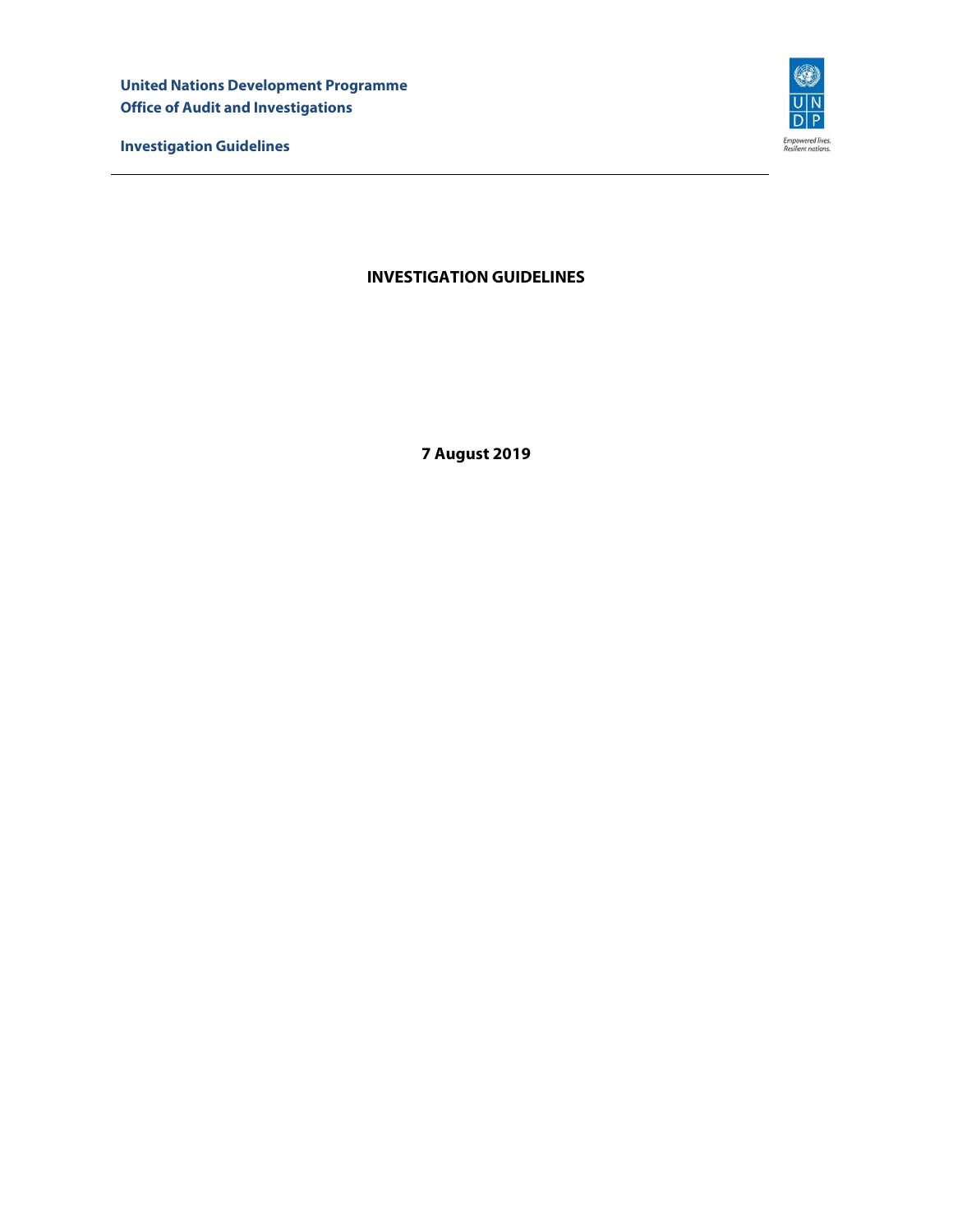# **Table of Contents**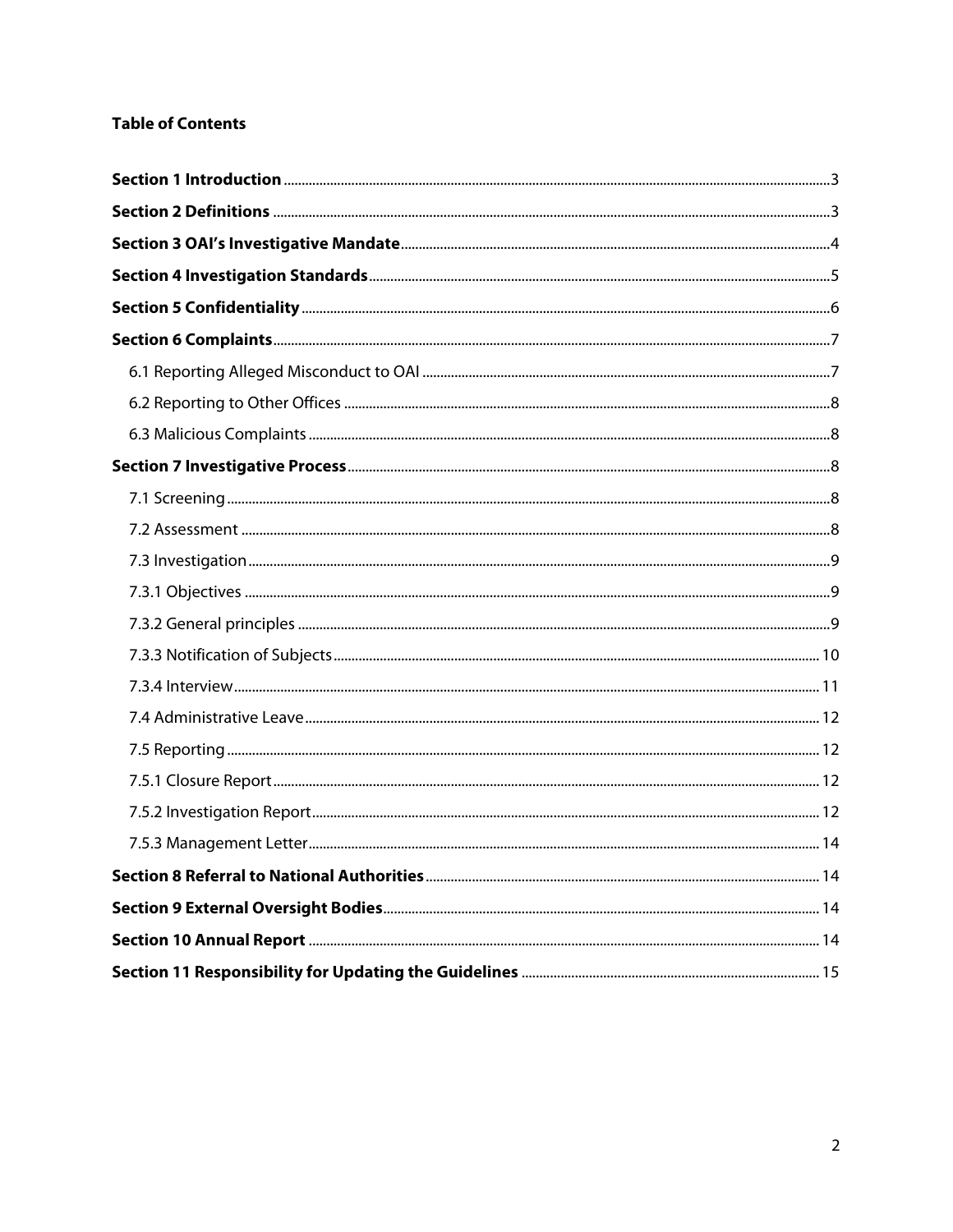#### **Section 1 Introduction**

- 1. The purpose of the Investigation Guidelines of the Office of Audit and Investigations (OAI) is to:
	- Inform the subject(s) of an investigation, investigation participants and other stakeholders about the investigative process; and
	- Guide the investigative process to ensure that investigations are conducted thoroughly, objectively and effectively, in accordance with professional standards and best international practice.

2. The Investigation Guidelines are not mandatory. They are intended to be used as a guide to best practice in OAI's investigations. These Guidelines do not create new rights and obligations. Thus, deviations from these Guidelines do not in themselves constitute a due process violation.

3. OAI's authority to conduct investigations stems from, *inter alia*, the Charter of the Office of Audit and Investigations, the UNDP Financial Regulations and Rules, the UNDP Policy against Fraud and other Corrupt Practices, and the UNDP Legal Framework for Addressing Non-Compliance with UN Standards of Conduct (UNDP Legal Framework). These Guidelines are consistent with the aforementioned documents and reflect the principles established in the accepted investigation standards for international organizations as laid down in the 'Uniform Principles and Guidelines for Investigations,' adopted by the 10<sup>th</sup> Conference of International Investigators.

4. In accordance with its Charter, OAI shall have free access to the Organization's records and premises, as deemed necessary for the performance of its duties. Furthermore, OAI shall have the assistance and cooperation of all UNDP personnel deemed necessary for the discharge of its responsibilities, which includes communicating directly with all levels of staff and management and requesting them to furnish all information and explanation that are necessary for the completion of any investigation.

# **Section 2 Definitions**

5. For the purpose of the present document, the following definitions apply:

**Allegation or complaint** is an assertion that misconduct may have occurred.

**Assessment** is a review by OAI of information received to determine its credibility, materiality and verifiability, and whether the information amounts to an allegation of misconduct that warrants an investigation.

**Complainant** is a person or entity making an allegation.

**Disciplinary action** is the procedure initiated against a staff member pursuant to Staff Regulation 10.1, Chapter X of the Staff Rules, and Chapter IV of the UNDP Legal Framework.

**Evidence** is any type of proof that tends to establish or disprove a fact material to the case. It includes, but is not limited to, oral testimony of witnesses, including experts on technical matters; documents;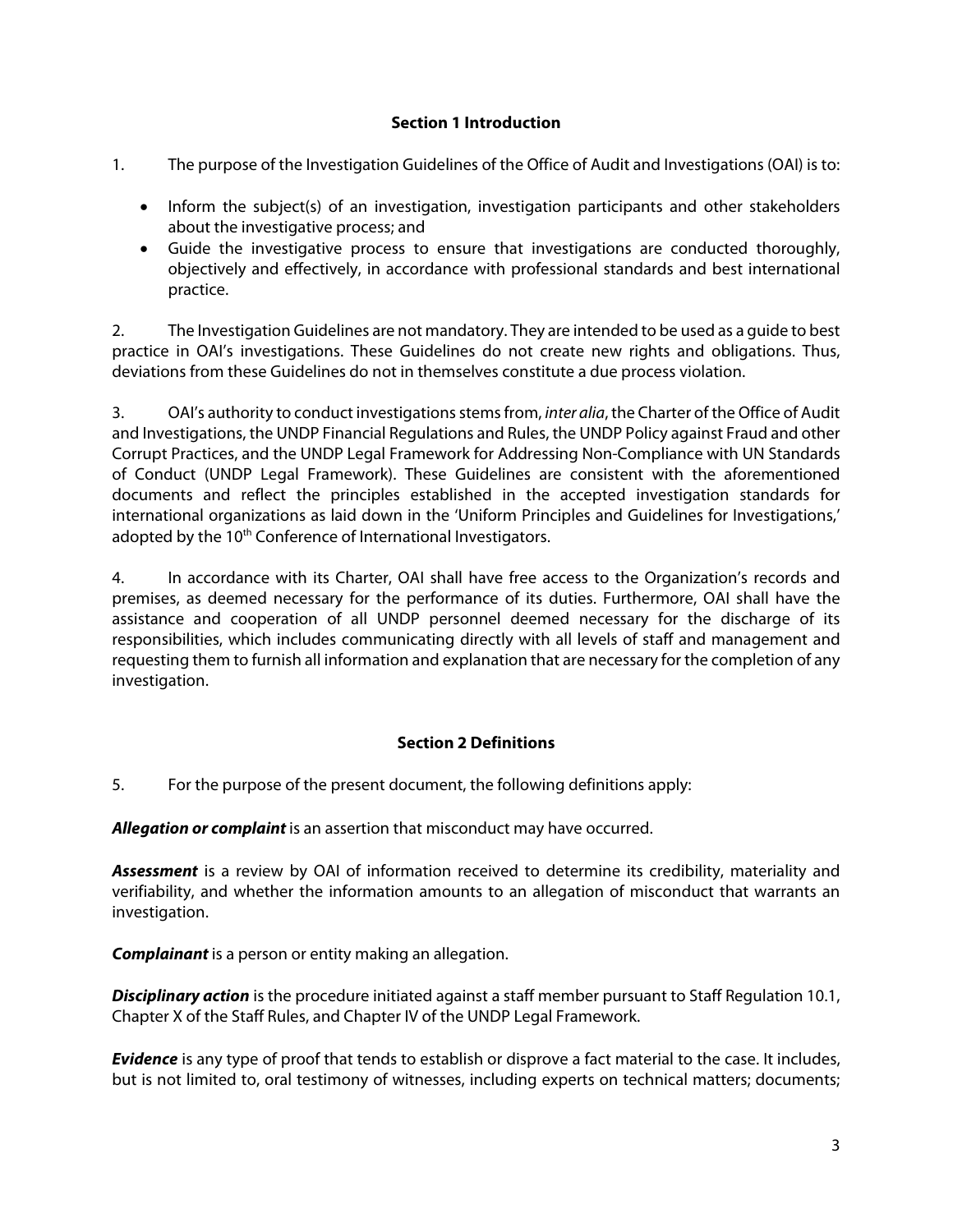electronic, audio, and video records; photographs; and biological evidence, such as blood, hair and bodily fluids.

**Investigation** is a detailed inquiry and examination of evidence to objectively determine the facts following the receipt of an allegation. At the conclusion of an investigation, a dossier of evidence is assembled to form the basis of further action (such as a decision on whether formal charges of misconduct should be made against a staff member or administrative action should be taken against non-staff personnel, vendors, implementing partners or other third parties).

**Investigation participant** is any person who is not the investigation subject but who cooperates with an investigation, for instance by being interviewed or by providing information. Investigation participants may be staff members cooperating pursuant to Staff Regulation 1.2 (r) and Staff Rule 1.2 (c), or non-staff personnel and third persons who provide relevant information or assistance to OAI with the collection of evidence.

**Investigation subject** is the person or entity who is the focus of the investigation either by virtue of an allegation made or evidence gathered during the course of an investigation.

**Investigator** is a representative of OAI or a person authorised by OAI, the Secretary-General or the UNDP Administrator to conduct an investigation related to allegations of misconduct.

**Misconduct** is a failure by a staff member or non-staff personnel to comply with the standards of conduct prescribed by the Organization. It also includes corruption and other financial irregularities committed by vendors, implementing partners and other third parties, deemed detrimental to UNDP.

**Non-Staff Personnel** are individuals who do not hold a UNDP letter of appointment, including Individual Contractors, Service Contractors, and United Nations Volunteers (UNVs) working on UNDP projects or on UNDP premises.

**Staff Member** is any person who holds a UNDP Letter of Appointment as a staff member in accordance with the United Nations Staff Regulations and Staff Rules.

# **Section 3 OAI's Investigative Mandate**

6. OAI's mission is to provide UNDP with an effective system of independent and objective internal oversight that is designed to improve the effectiveness and efficiency of UNDP's operations in achieving its development goals and objectives through the provision of internal audit and related advisory services, and investigation services.

7. OAI has sole responsibility for conducting investigations within UNDP.

8. OAI's Investigations Section has the mandate to investigate all allegations of misconduct, such as fraud, theft and embezzlement, corruption, abuse of privileges and immunities, sexual exploitation and sexual abuse, harassment, sexual harassment, discrimination and abuse of authority, and retaliation against whistle-blowers, involving staff members holding UNDP letters of appointment and non-staff personnel on UNDP contracts, as well as allegations of fraud and other financial irregularities committed by vendors, implementing partners and other third parties, deemed detrimental to UNDP.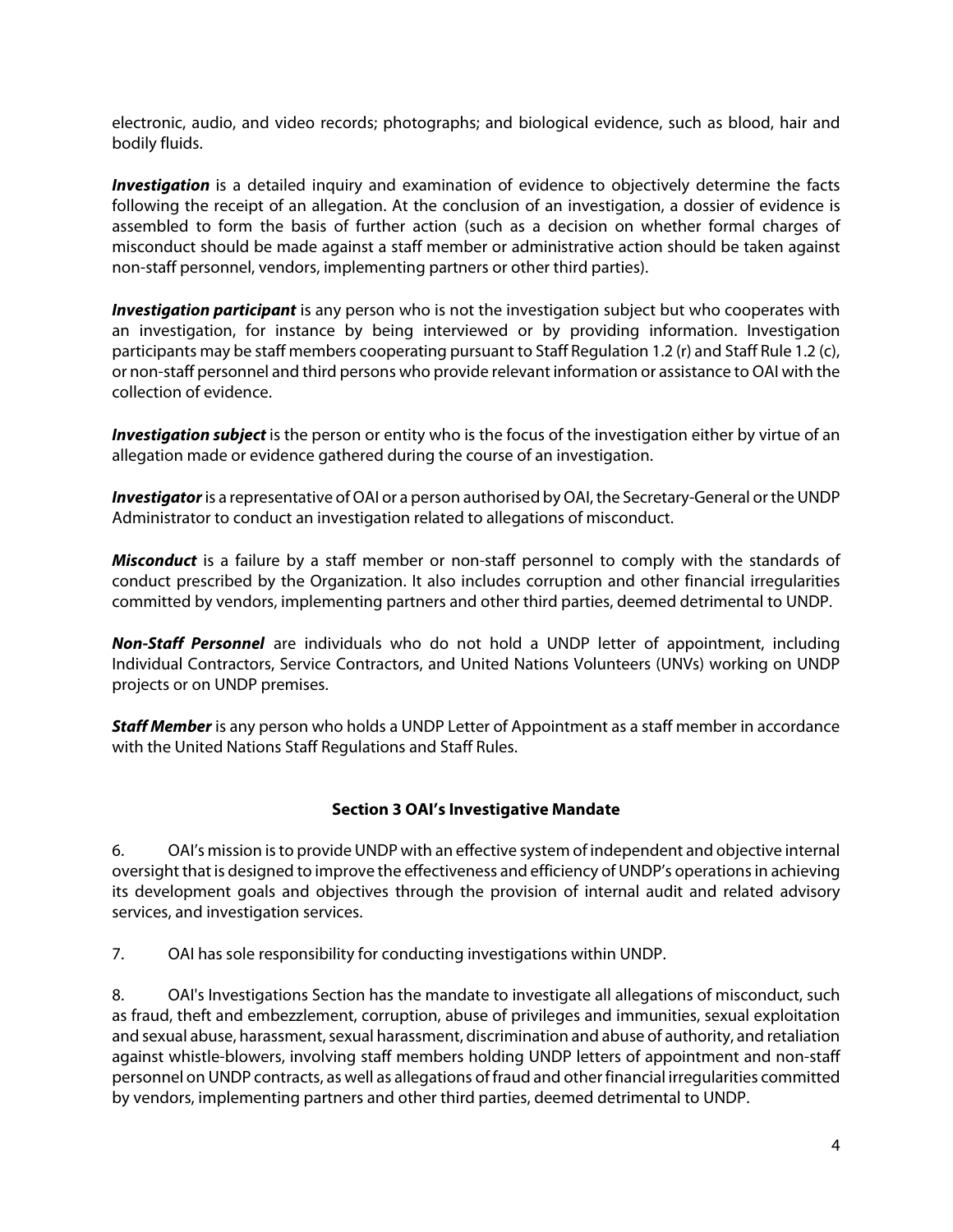9. In addition, OAI may undertake proactive investigations in high risk areas that are susceptible to fraud, corruption and other wrongdoing.

10. The Investigations Section also has the mandate to conduct investigations involving staff members and non-staff personnel of other organizations for which OAI provides investigation services, as well as for financial irregularities committed by vendors, implementing partners and other third parties, deemed detrimental to those organizations. These Guidelines also apply to cases involving such organizations.

11. The rights and obligations of investigation subjects as well as the consequences of an investigation may differ depending on the contractual status of the subject. Thus, there may be procedural variations in the investigative methodology outlined in these Guidelines to reflect the different contractual status.

12. OAI investigates allegations that constitute misconduct only. Allegations that amount to managerial, performance or interpersonal issues are not considered misconduct.

# **Section 4 Investigation Standards**

13. As set out in the 'Uniform Principles and Guidelines for Investigations', the general principles that should guide the work of OAI's Investigations Section and its personnel are as follows:

- Objectivity, impartiality and fairness should be maintained throughout the investigative process;
- All investigations should be conducted competently and with the highest levels of integrity;
- Any actual or potential conflicts of interest by OAI personnel should be disclosed and appropriate action should be taken to remedy the conflict;
- Allegations of misconduct on the part of any OAI personnel or senior UNDP management at the level of Under-Secretary-General should be investigated independently by another investigation office;
- Duties should be performed independently and free from improper influence or fear of retaliation;
- Reasonable measures should be taken to protect confidentiality; and
- Investigative findings should be based on facts and related analysis, which may include reasonable inferences.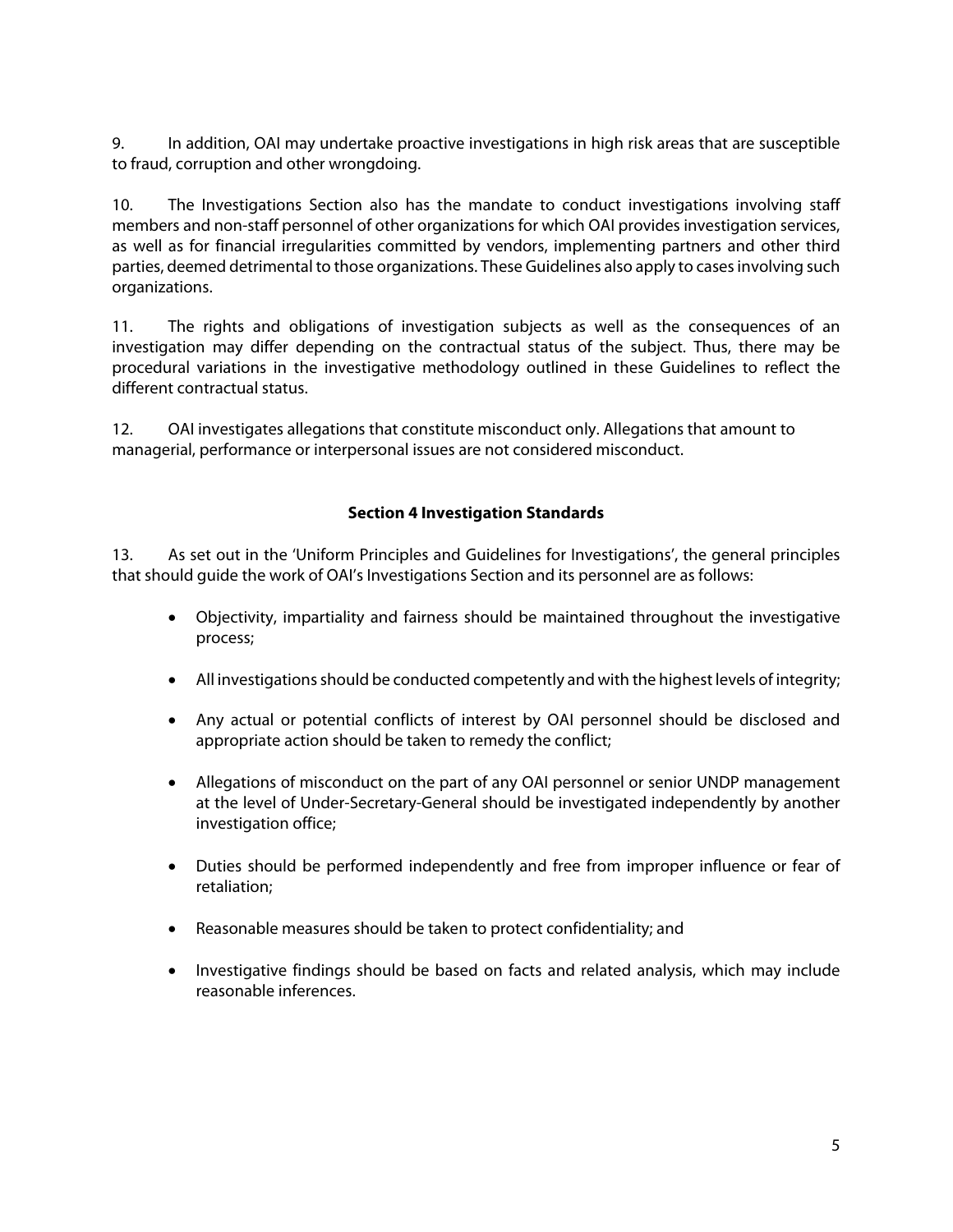# **Section 5 Confidentiality**

14. Confidentiality is required for the investigative process to be effective in cases of alleged misconduct. Confidentiality is in the interest of the Organization, the investigation participants and the subject of the investigation. The requirement for confidentiality extends equally to all UNDP personnel, including investigators, management, staff members and non-staff personnel, and to third parties involved in the investigation.

15. OAI investigators will take reasonable measures to protect as confidential any non-public information associated with an investigation throughout the investigative process. However, during the course of an investigation, it will be necessary for OAI to provide details of the investigation to people with a legitimate 'need to know'. This may include information provided to subjects to allow them to fully respond to allegations and to provide countervailing evidence, and to witnesses or other people with whom investigators speak or communicate in order to verify facts. Where appropriate (for example, to mitigate risk to the Organization), information may also be shared with senior management and the United Nations Office of Legal Affairs through the Legal Office, Bureau for Management Services (LO/BMS) during the course of an investigation to allow necessary action to be taken prior to the conclusion of an investigation, with appropriate restrictions on dissemination as required.

16. Information will only be disclosed as required by the legitimate needs of the investigation. In determining the level of information that is provided to subjects, witnesses and others in the course of an investigation, OAI will seek to strike a balance between the legitimate need for information and the risk that the OAI investigation (or any later investigation, for example by national authorities) may be compromised and/or that witnesses and whistle-blowers may be subject to retaliation.

17. Requests for confidentiality by investigation participants will be honoured to the extent possible within the legitimate needs of the investigation. However, the identity of investigation participants or subjects and the details of the investigation may become known for reasons outside the control of the investigators.

18. In certain cases (for example, harassment, sexual harassment, discrimination and abuse of authority), the identity of the complainant and/or other investigation participants may need to be shared with the investigation subject to allow a response and the submission of any countervailing evidence that may be relevant.<sup>1</sup>

19. Information related to an investigation, including the investigation report and witness statements, may also be disclosed during proceedings before the United Nations Dispute Tribunal and the United Nations Appeals Tribunal, which have the authority to order the production of evidence.

 $\overline{a}$ 

<sup>&</sup>lt;sup>1</sup> However, this is without prejudice to the right of complainants under the UNDP Harassment, Sexual Harassment, Discrimination, and Abuse of Authority policy to report allegations anonymously.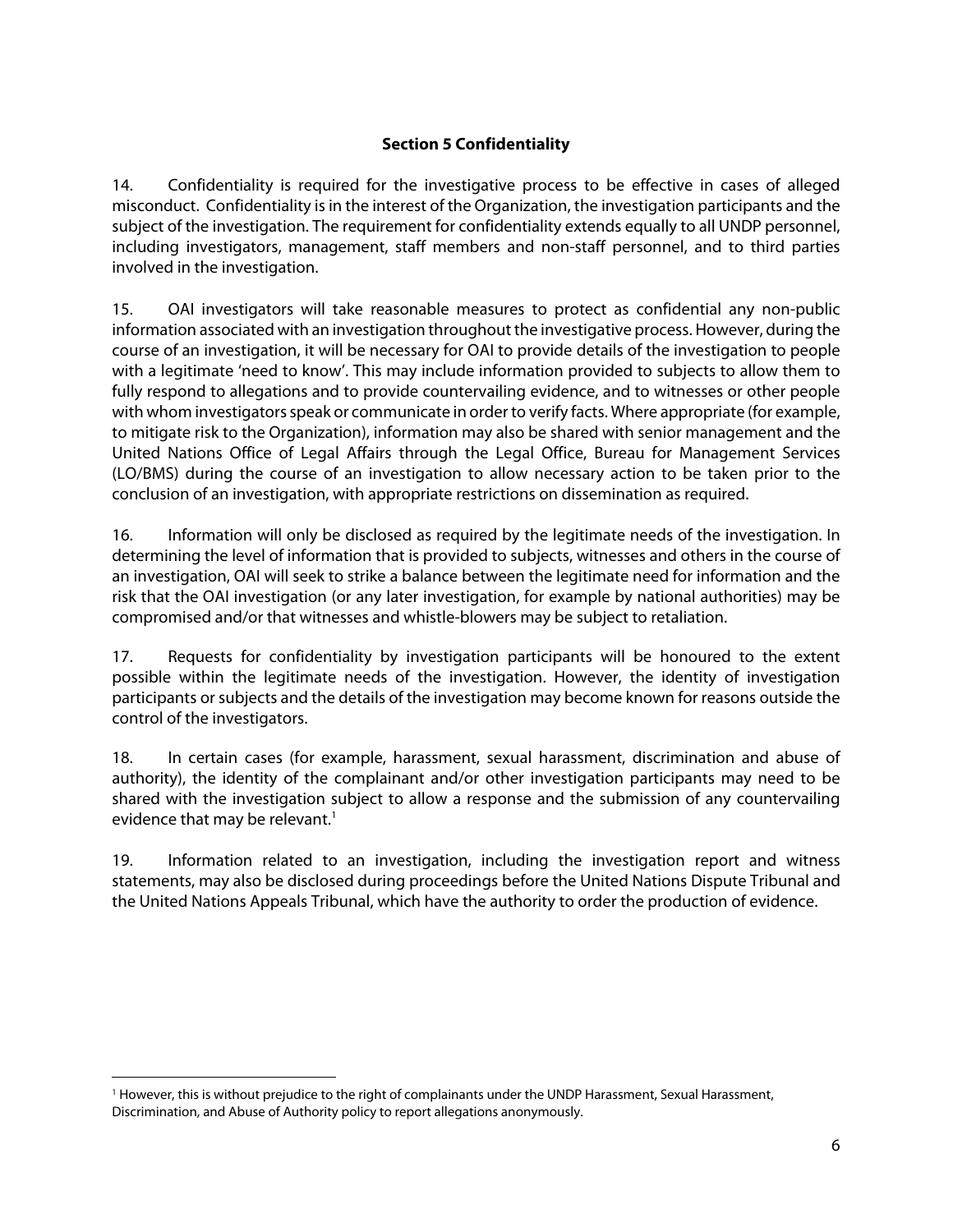# **Section 6 Complaints**

# **6.1 Reporting Alleged Misconduct to OAI**

20. UNDP takes all reports of alleged misconduct seriously and all credible allegations are assessed to determine whether an investigation is warranted. OAI is the principal channel to receive allegations.

21. All UNDP personnel, vendors, implementing partners and other third parties affiliated with UNDP are expected to report any allegations of misconduct.

22. Anyone with information regarding allegations of misconduct can report it using one of the following means:

- By email to OAI at reportmisconduct@undp.org or directly to the Director, Office of Audit and Investigations, or Deputy Director, Head of Investigations, Office of Audit and Investigations
- Through an online form accessible through the "Report fraud, abuse and misconduct" link at www.undp.org or directly accessible on the investigations page of undp.org.
- Through an independent telephone service:
	- o Worldwide numbers are accessible through the "Report fraud, abuse and misconduct" link at www.undp.org (with interpreters available 24 hours/day)
	- o In the United States: 1-844-595-5206
- By mail addressed to: Director, Office of Audit and Investigation, or Deputy Director, Head of Investigations, Office of Audit and Investigations, One United Nations Plaza, DC1, 4th Floor, New York, NY 10017, USA

23. People reporting misconduct to the independent telephone service have the option to leave relevant contact information or to remain anonymous. An anonymous complaint should contain enough detailed information to allow OAI to obtain independent corroboration of the facts. If there is no way to independently corroborate the information provided by the anonymous source, OAI will not be able to investigate the complaint and may be required to close the case.

24. Individuals reporting to the independent telephone service are encouraged to be as specific as possible, including the basic details of who, what, where, when and how the incident(s) occurred. Specific information will allow OAI to properly investigate the alleged misconduct.

25. Staff members and non-staff personnel may also report misconduct to their supervisor or other appropriate supervisor within their operating unit. Supervisors who receive reports of misconduct are to immediately report the matter to OAI. Under no circumstances should investigations be undertaken by any party other than OAI without the express approval of OAI and under the guidance of OAI as appropriate.

26. Except when no contact details are provided by the complainant, OAI will acknowledge receipt of a complaint as soon as possible, usually within 48 hours after its receipt. Due to the confidential nature of investigations, updates on investigations will not be given to the complainant or investigation participants. However, the complainant will be notified of the closure or finalization of an investigation regarding their allegations.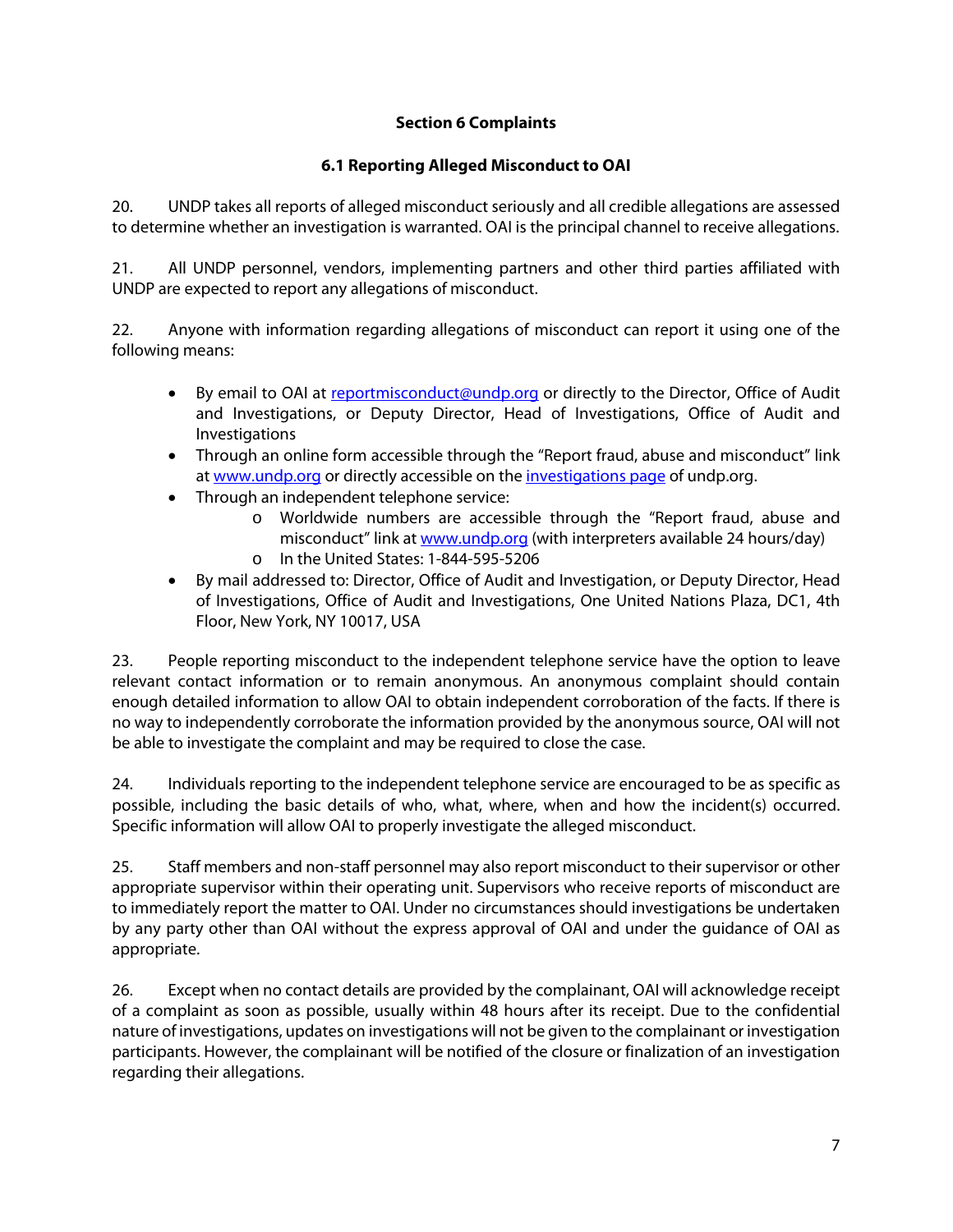# **6.2 Reporting to Other Offices**

27. In the event that a staff member or non-staff personnel fears retaliation after reporting allegations of misconduct or cooperating with an audit or investigation, he or she may report the matter to the Director, Ethics Office, at the following email address: ethicsoffice@undp.org. The UNDP Policy for Protection against Retaliation applies in these cases.

28. If the allegations concern harassment, sexual harassment, discrimination or abuse of authority, staff members and non-staff personnel may wish to first contact the Office of the Ombudsman who can guide them on their options under the UNDP Harassment, Sexual Harassment, Discrimination, and Abuse of Authority policy. Contacting the Office of the Ombudsman is without prejudice to the right of staff members and non-staff personnel to file a formal complaint with OAI.

# **6.3 Malicious Complaints**

29. The motives of a complainant are not relevant to the decision to investigate, and any recommendations made by OAI will be based on an objective and thorough investigation and not on the complaint itself. However, where an investigation finds that a false allegation was knowingly made, OAI will take appropriate action, which may result in investigation into the motives of the complaint.

# **Section 7 Investigative Process**

30. Upon receiving a complaint, OAI will initiate its investigative process, which is comprised of four parts:

- 1. Screening;
- 2. Assessment;
- 3. Investigation; and
- 4. Reporting.

# **7.1 Screening**

31. Screening is the process by which OAI determines whether a complaint, on its face, appears to contain an allegation of misconduct by UNDP personnel, or involving UNDP funds and programmes.

#### **7.2 Assessment**

32. Assessment is the process of collecting basic data, and preserving and securing basic evidence to determine whether an investigation is warranted. In certain circumstances, OAI may request assistance from Country Offices or other Bureaux/offices in conducting assessments.

33. Decisions as to whether investigations should be pursued are made in accordance with the rules, policies and procedures of the Organization. During the assessment, OAI will look at, inter alia, whether the complaint falls within OAI's investigative authority, whether there is sufficient information to warrant a formal investigation and whether an investigation by OAI is the most appropriate action.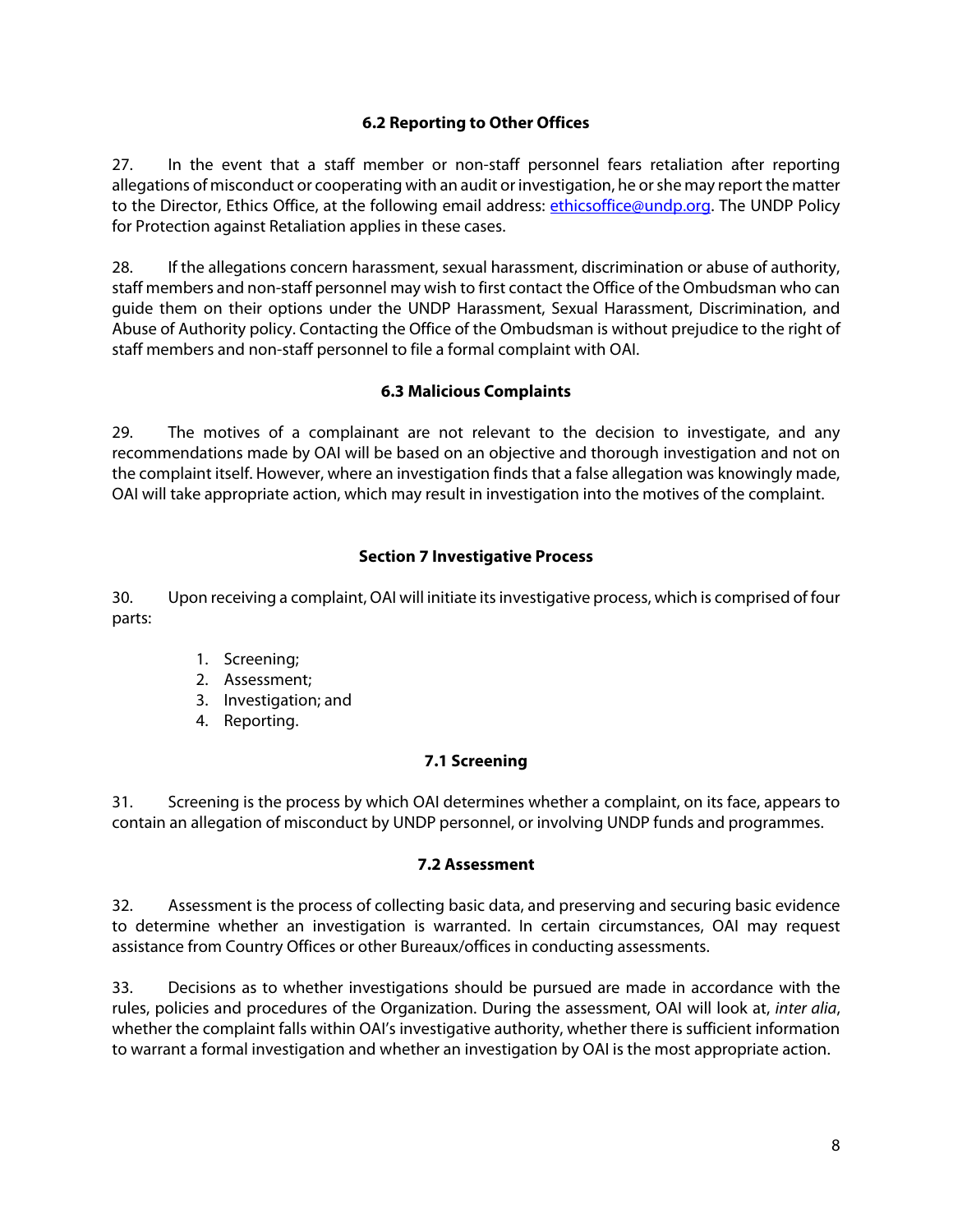- 34. The outcome of the assessment is either:
	- a) A case closure or referral to another office or UN agency when, for instance, there is insufficient evidence to warrant an investigation, the allegations do not fall within OAI's mandate, or when an investigation by OAI is not the most appropriate action.
	- b) Assignment of the case to an investigator and the preparation of an investigation plan setting out the investigation steps required to objectively determine the factual basis, or otherwise, of the allegation(s). Investigations will commence as soon as possible following assignment, but owing to resource constraints, cases will be prioritized and pursued accordingly.

35. OAI has the exclusive authority for determining whether to close a case or proceed with an investigation on the basis of OAI's assessment.

36. For complaints of retaliation or threats of retaliation covered by the UNDP Policy for Protection against Retaliation, the assessment of whether there is a *prima facie* case of retaliation will be conducted by the Ethics Office.

# **7.3 Investigation**

# **7.3.1 Objectives**

37. The primary objective of the investigative process is to establish the facts material to an allegation in order to enable the relevant organ, such as LO/BMS or the Vendor Review Committee, to make a decision or recommendation on the appropriate action(s).

38. OAI will conduct investigations expeditiously within the constraints of available resources and prioritization.

# **7.3.2 General principles**

39. During an investigation, all subjects and investigation participants have a right to:

- A presumption of innocence throughout the investigation;
- Be treated with fairness;
- A professional, impartial and thorough investigation; and
- Due care in the handling and sharing of confidential information during the conduct of the investigation.

40. In addition, an individual who, or entity that, has been made the subject of an investigation is entitled to:

- Be advised of the nature of the allegations and his or her role in the investigation at the earliest time possible, but no later than at the time of the commencement of the interview;
- Be interviewed in the course of the investigation in the official UN language of preference; and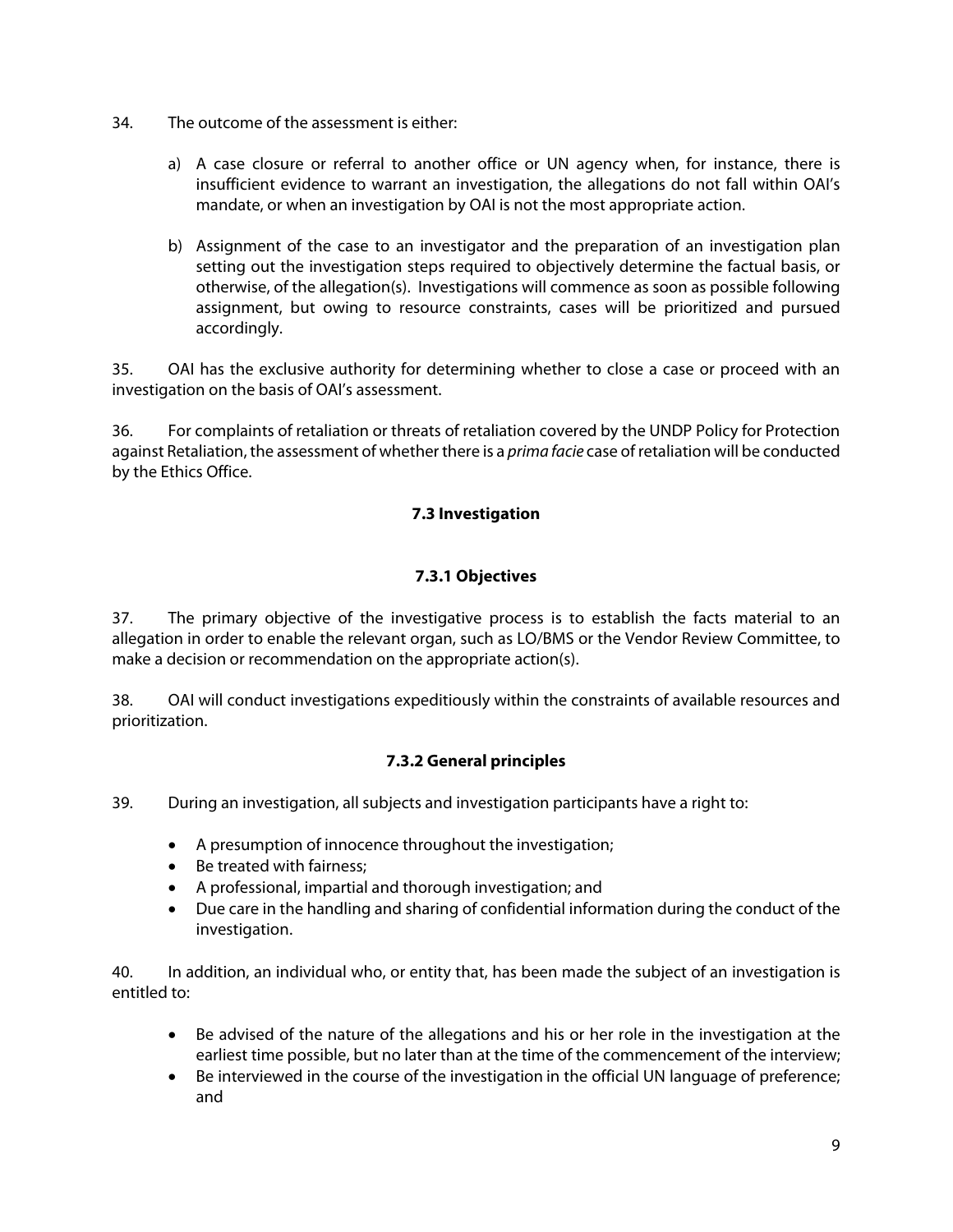Be given the opportunity to explain his or her actions and to provide any documents or information that may be relevant to the factual determination of the matter, along with the names and details of any witnesses who may have relevant information.

41. All UNDP personnel, vendors, implementing partners and other third parties affiliated with UNDP are expected to cooperate fully and in good faith with a duly authorized investigation. This includes answering questions from investigators truthfully and providing OAI with full access to staff, facilities and documents to enable allegations to be investigated as appropriate. All UNDP ICT resources and data, as well as personal devices (such as laptops, tablets, phones and external hard drives) which have been connected to the UNDP ICT Infrastructure or used to create, process, store or disseminate UNDP information shall be handed over upon request from OAI in the course of an investigation. A lack of cooperation, lying or intentionally providing misleading information may result in disciplinary or other appropriate action.

42. Investigation subjects and participants shall not interfere with the investigation and shall abstain from withholding, destroying or tampering with evidence, and from influencing, coaching or intimidating the complainant and/or witnesses. Any such actions will be investigated by OAI and appropriate action will be taken, which may include a recommendation for consideration of disciplinary action or other appropriate action.

43. Investigation participants shall refrain from discussing or disclosing the investigation or their testimony to anyone except the investigators. In no case should an investigation participant discuss with the investigation subject, complainant and/or other investigation participant or UNDP employee the nature of the evidence requested or provided, or testimony given to investigators. Breach of confidentiality by investigation participants may result in disciplinary or other appropriate action.

44. Investigators will not interact with legal counsel retained by subjects or investigation participants, or answer any questions from them regarding the specifics of the investigation. Investigators will communicate directly with subjects and investigation participants as per the needs of the investigation and will answer questions from them without the intermediary of counsel.

# **7.3.3 Notification of Subjects**

45. Staff members and non-staff personnel who have been made the subject of an investigation will be informed in writing of their status and the nature of the allegation(s) at the earliest possible time. However, situations may prevent advance written notification of the subject prior to his or her interview. In such cases, subjects will be informed no later than the commencement of the interview. Such situations include, but are not limited to, the following:

- The evidence (documentary, electronic, physical, or testimonial) related to the allegation(s) has not been secured (i.e. preserved, collected and recorded) and might be tampered with; or
- Other safety or security issues exist that would threaten the investigation (e.g. retaliation against a complainant, informant or witness, or flight of the subject).

46. Vendors, implementing partners and other third parties that have been made the subject of an investigation will be informed of the nature of the investigation at the beginning of the interview.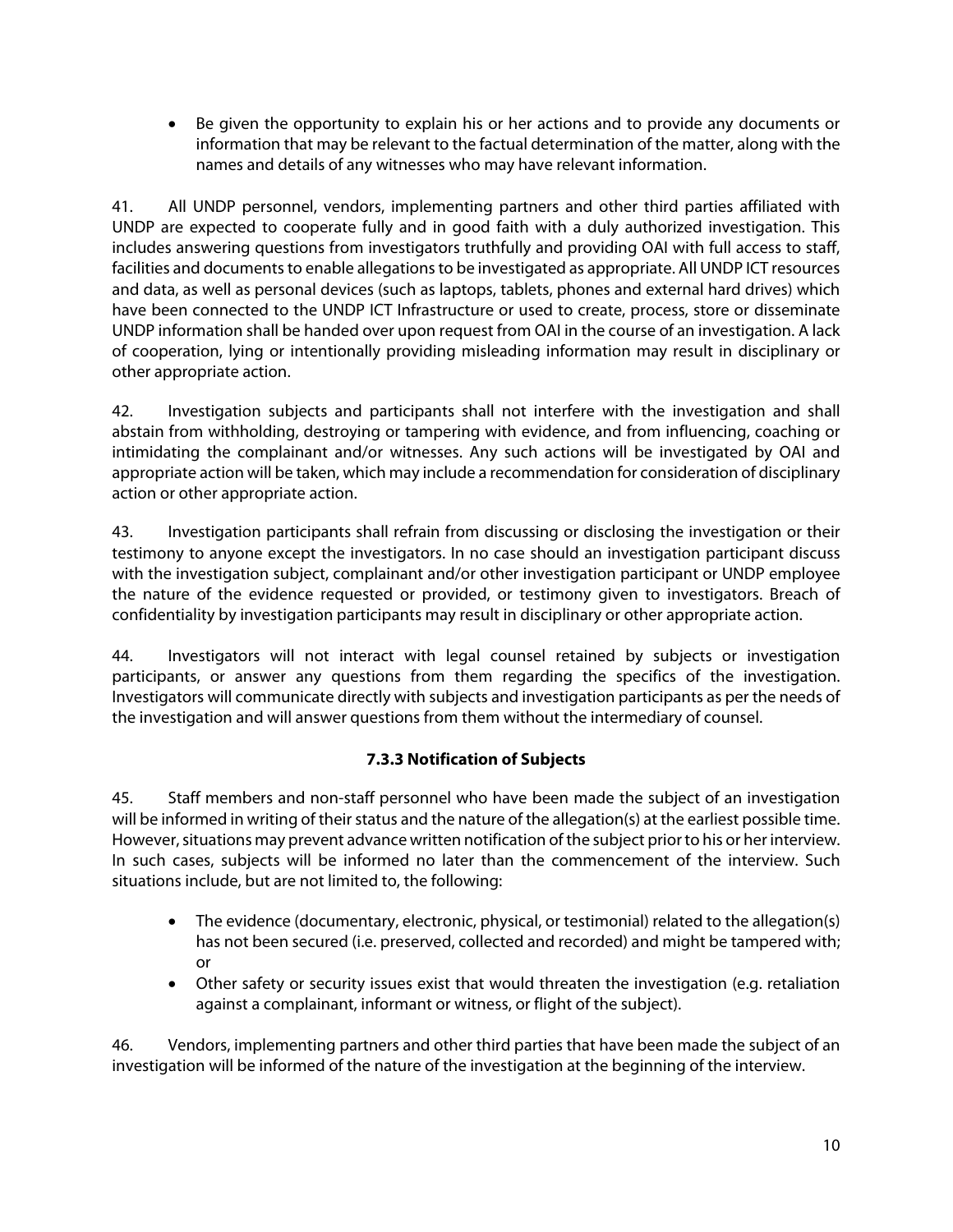47. If, during the course of the investigation, OAI discovers new facts giving rise to allegations of misconduct on the part of an investigation participant, OAI will notify the investigation participant, as soon as practicable, and no later than the start of his or her interview, that he or she has become a subject of the investigation. If an investigation participant provides information during an interview that reasonably indicates that he/she may have engaged in misconduct, the interview will be stopped and a subject interview will proceed only after the person has been advised in accordance with the requirements of paragraphs 45 and 46 above.

48. In the event that in the course of the investigation additional allegations are raised against the investigation subject, the investigators will notify the subject of these new allegations in the same manner as the earlier allegation(s), that is no later than the start of the subject's interview.

# **7.3.4 Interview**

49. All interviews should be conducted in an appropriate environment, at a reasonable time and for reasonable duration, with breaks as needed.

50. OAI should inform all persons interviewed of:

- The identity and functions of the individual(s) conducting the interview;
- The investigative process, the possible consequences of an investigation and the authority of OAI to conduct investigations.

51. Investigation subjects, or complainants in cases relating to allegations of sexual exploitation, sexual abuse or sexual harassment, may request to be accompanied to their interview by an observer who is either a UNDP staff member or an immediate family member, provided that the observer is readily available at the time and date of the interview and not involved in the investigation, as determined by OAI. The observer must agree to respect the confidentiality of the investigation and sign a confidentiality statement. The observer may not interrupt, prevent or delay the interview, and is not allowed to speak during the interview. If the investigator considers the presence of the observer to be disruptive, the observer may be asked to leave and the interview will proceed without the observer. Considering the cultural context, gender and other elements of the case, the investigator may also select an observer (e.g. field security officer, etc.) to attend the interview.

52. To the extent possible, interviews conducted by OAI will be conducted by two persons.

53. Investigation subjects and participants have no right to the presence of counsel during interviews.

54. Under no circumstances will OAI pay a witness or a subject for information, except for the professional fees of expert witnesses when necessary.

55. The interview of staff members who are the subject of an investigation will be audio or video recorded and a copy of the transcript will be included as an exhibit of the investigation report and shared with them as part of the investigation report. Additionally, staff members may choose to provide a signed statement containing any clarification of their statements during the interview(s). For non-staff personnel, vendors, implementing partners and other third parties, subject interviews will be audio or video recorded, whenever possible. The loss or corruption of the recording of the interview with the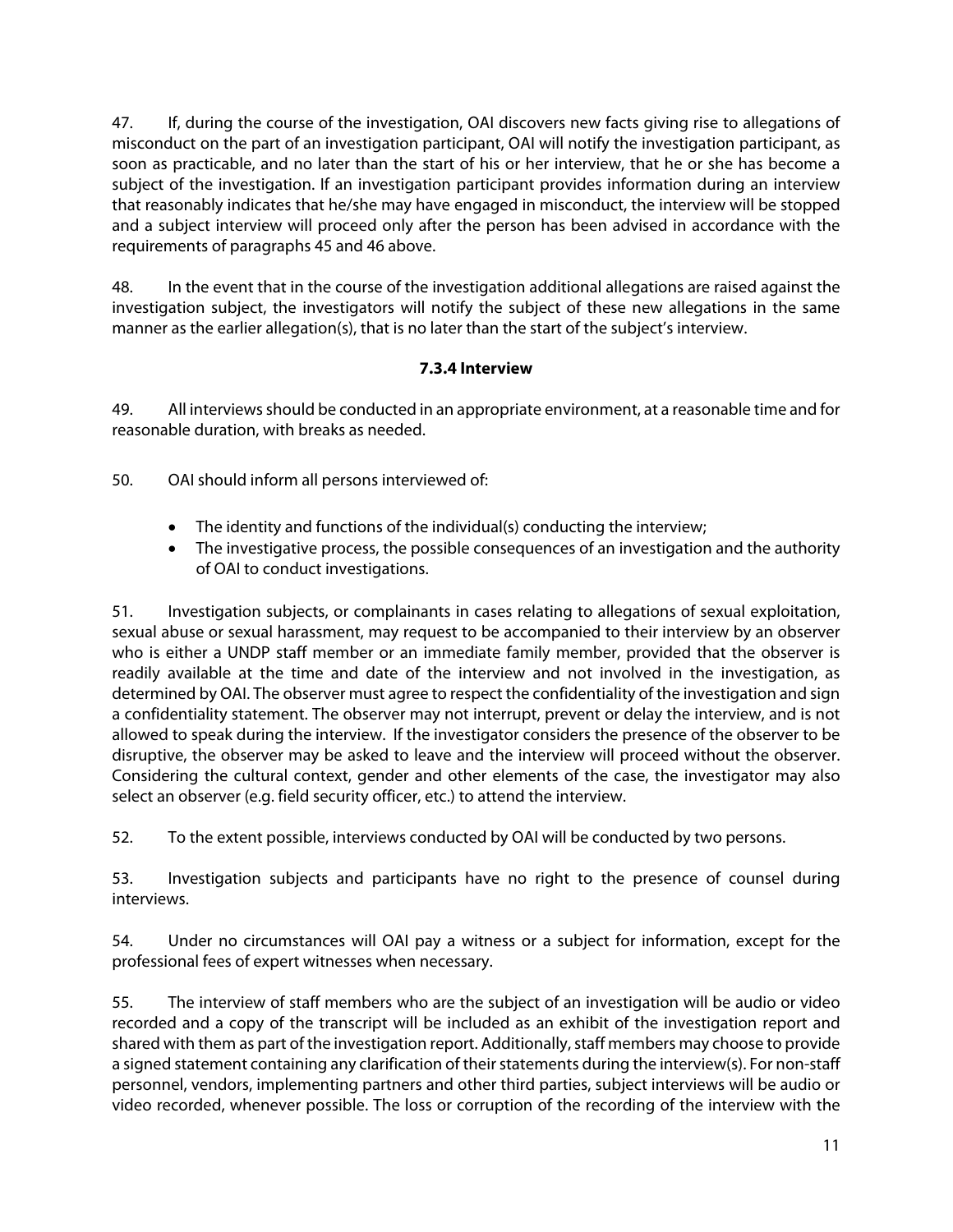subject alone cannot serve as a basis to invalidate the investigation or the investigation report. Where a subject cannot be interviewed for reasons beyond the control of the investigators, the absence of such an interview will not be considered a violation of the subject's due process rights as long as reasonable efforts were made to interview the subject. When deemed appropriate, OAI may also decide to audio or video record witness interviews.

#### **7.4 Administrative Leave**

56. Staff members may be placed on administrative leave at any time from the moment allegations of misconduct are reported or detected, pending or during investigation and until the completion of the disciplinary process. The circumstances under which staff members may be placed on Administrative Leave by the Assistant Administrator and Director, BMS are outlined in the Legal Framework.

# **7.5 Reporting**

# **7.5.1 Closure Report**

57. Closure reports are internal, confidential documents prepared for investigations that do not result in a recommendation for consideration of disciplinary, administrative or other action. A closure report is normally issued in the following circumstances:

- a) Where the evidence obtained in the course of the completed investigation does not substantiate the allegations;
- b) Where, due to the circumstances, OAI's investigation cannot be finalized and the case will be closed.

58. OAI will notify the complainant and the subject by letter from the Deputy Director, Head of Investigations, OAI, that the investigation has been closed. OAI will also inform other stakeholders concerned, such as the Director, LO/BMS and/or the Head of Office that the case has been closed. The closure report remains internal to OAI unless disclosure is authorised, on a case by case basis, by the Deputy Director, Head of Investigations or the Director, OAI.

# **7.5.2 Investigation Report**

59. If the investigation reveals enough evidence to reasonably conclude that misconduct has occurred, the investigator will prepare an investigation report setting out the allegations, the investigation methodology, the facts established in the investigation, the finding(s) of the investigation and a recommendation. Where the complaint involves more than one allegation, the investigation report will provide details of the investigative steps undertaken to corroborate each allegation, the evidence gathered as relevant to each allegation, and the OAI finding related to each allegation.

60. Further to its investigation, OAI's recommendation will vary depending on the contractual modality of the subject. Specifically: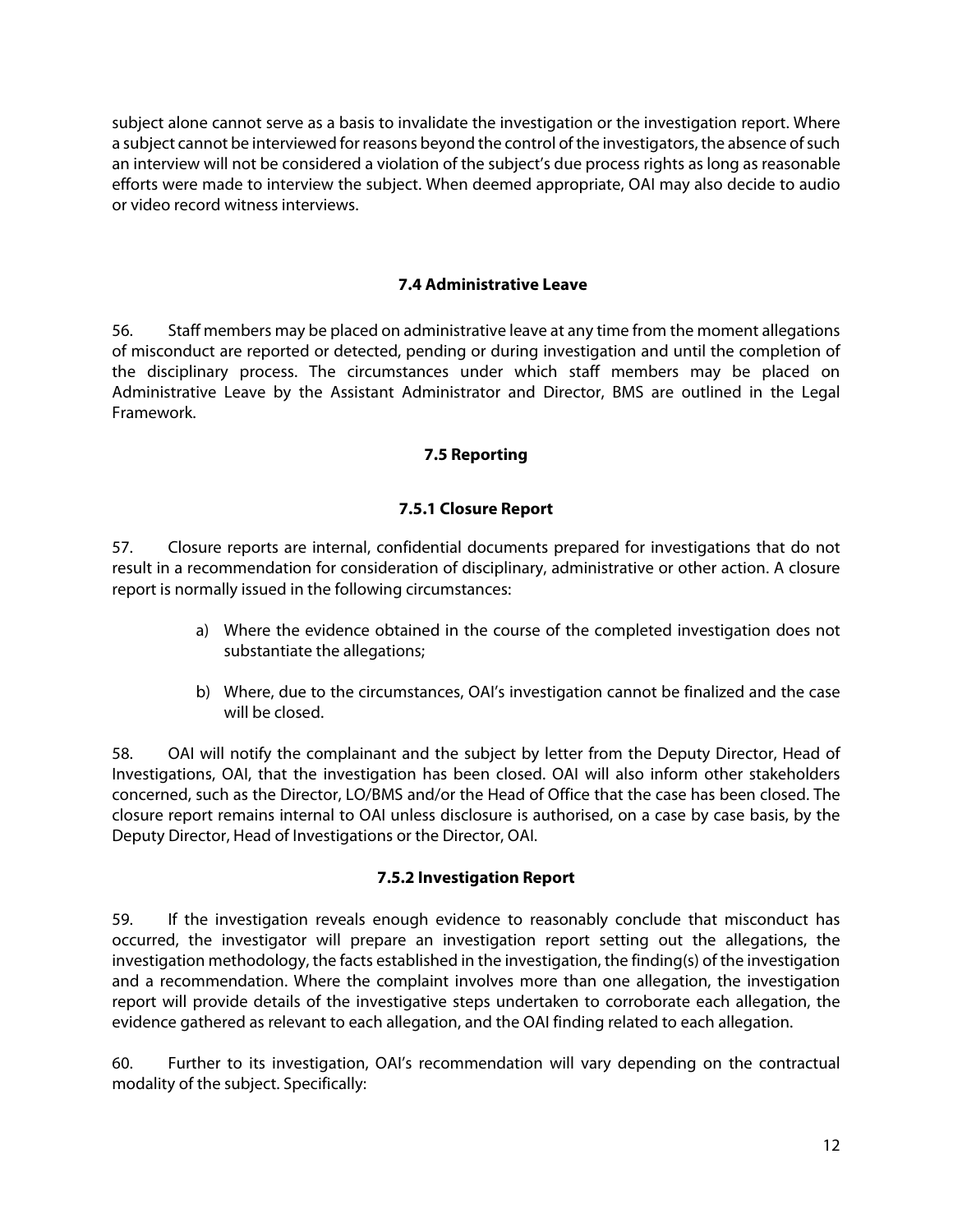- For staff members, an investigation report is submitted to LO/BMS for consideration of disciplinary or administrative proceedings;
- For service contractors, and individual contractors in cases where the misconduct does not involve a Proscribed Practice,<sup>2</sup> an investigation report is submitted to the responsible manager (Head of Office) for consideration of administrative action, in consultation with LO/BMS;
- For vendors, individual contractors, and non-governmental implementing partners and responsible parties, when the conduct involves a Proscribed Practice, an investigation report is submitted to the Vendor Review Committee to determine appropriate action;
- For governmental implementing partners and responsible parties, an investigation report is submitted to the relevant Regional Bureau to determine appropriate action;
- For UNVs, an investigation report is submitted to the UNV Advisory Panel on Disciplinary Measures Secretariat for consideration of disciplinary or other action;
- For investigations conducted in accordance with the UNDP Policy for Protection against Retaliation, an investigation report is submitted to the UNDP Ethics Office.

61. OAI's recommendation may also include requesting financial recovery of lost funds.

62. For staff members, unless the investigation is conducted in accordance with the UNDP Policy for Protection against Retaliation,<sup>3</sup> OAI will share the draft investigation report with the investigation subject, along with the transcript of the interview and other exhibits. OAI will also request that the investigation subject provide his or her comments on the factual findings and conclusions of the report, and produce countervailing evidence, if any.<sup>4</sup> However, in individual cases where time is of the essence and the main facts are not disputed, following consultation with the Director, LO/BMS, the Director, OAI may decide to forward the draft investigation report directly to LO/BMS without obtaining the subject's comments.

63. OAI shall request that the subject of the investigation respond normally within 10 calendar days. If the investigation subject fails to respond within the designated timeframe, the matter shall nevertheless proceed without the subject's comments. If the subject does submit comments, OAI will consider them, including any additional evidence provided by the subject, and reflect them in the final investigation report, as appropriate. Once a final report has been prepared and submitted to LO/BMS, OAI shall notify the subject(s), complainant(s) and any other stakeholders of the submission.

64. OAI will not share the draft investigation report with non-staff personnel, vendors, implementing partners or responsible parties.

65. Investigation reports contain confidential and sensitive information about individuals and UNDP operations and activities. Disclosure of such information may be detrimental to the Organization's functioning and/or the welfare and safety of its staff or third parties, and may also violate the Organization's legal obligations. As such, investigation reports are considered strictly confidential.

<sup>-</sup><sup>2</sup> Please see the Chapter on Sourcing of Suppliers of the Glossary, UNDP Programme and Operations Policy and Procedures, for the definition of Proscribed Practices.

<sup>&</sup>lt;sup>3</sup> In accordance with the UNDP Policy for Protection against Retaliation, OAI will forward the report of an investigation that was conducted based on a prima facie finding of the Director, Ethics Office, to the Director, Ethics Office, without obtaining prior comments on the report by the subject of the investigation. However, any staff member(s) alleged to be responsible for retaliation will enjoy the same rights as other subjects of investigation, including the ability to provide comments on the draft investigation report concerning allegations against them.

<sup>4</sup> The complainant is not entitled to receive a copy of the investigation report concerning allegations of misconduct against the investigation subject.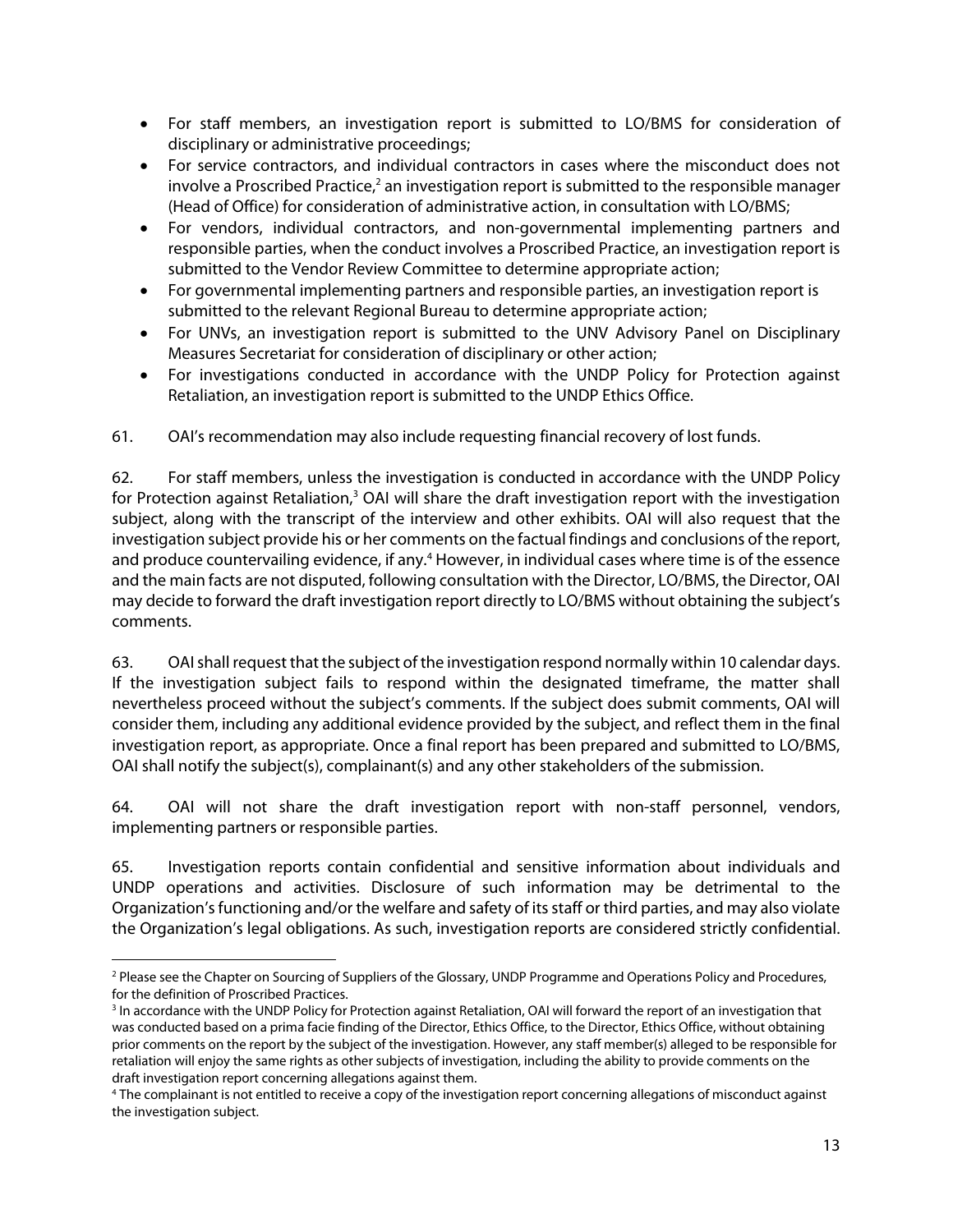OAI does not share final investigation reports with investigation subjects, complainants or other investigation participants, but LO/BMS will send a copy of the final investigation report to staff members who are the subject of an investigation when a decision is made to charge him or her with misconduct. The distribution of investigation reports will be restricted to those with a legitimate need to know, balancing the need for confidentiality with the need for effective remedial action. Investigation reports cannot be further disseminated without OAI's authorization.

#### **7.5.3 Management Letter**

66. In some instances, OAI will issue a Management Letter following an investigation. A Management Letter is prepared to convey a recommendation to the relevant heads of office regarding issues arising from the investigation that require immediate corrective action in order to strengthen internal controls and protect UNDP from similar incidents in the future.

# **Section 8 Referral to National Authorities**

67. In accordance with General Assembly Resolution A/RES/62/63 of 8 January 2008, UNDP is requested to bring credible allegations that reveal a crime may have been committed by UNDP staff members or experts on mission to the attention of the States against whose nationals such allegations are made. Therefore, where there is credible evidence that a crime may have been committed, OAI will recommend to LO/BMS that a request be made to the United Nations Office of Legal Affairs for referral to the national authorities of the relevant Member State. Referral to other national authorities may be considered. There is no requirement that the investigation be complete prior to the referral.

68. For vendors and non-governmental implementing partners and responsible parties, OAI will, when deemed appropriate, recommend to LO/BMS that a similar application be made to the United Nations Office of Legal Affairs for referral to the national authorities.

# **Section 9 External Oversight Bodies**

69. The United Nations Board of Auditors and the UNDP Audit and Evaluation Advisory Committee have oversight functions of OAI's activities. In exercising these functions, they may request confidential access to investigation and closure reports produced by OAI. Requests for OAI's reports must be directed to the Director, OAI, who has discretion as to whether redaction of reports is required to protect the confidentiality and due process rights of implicated individuals.

# **Section 10 Annual Report**

70. UNDP OAI produces an annual report that provides information on OAI's activities, which includes statistics on OAI's investigative caseload, such as the number and type of complaints received, the number of cases received per region and the disposition of cases. The report also includes information on the financial losses identified by investigations, and the amount of recovery.